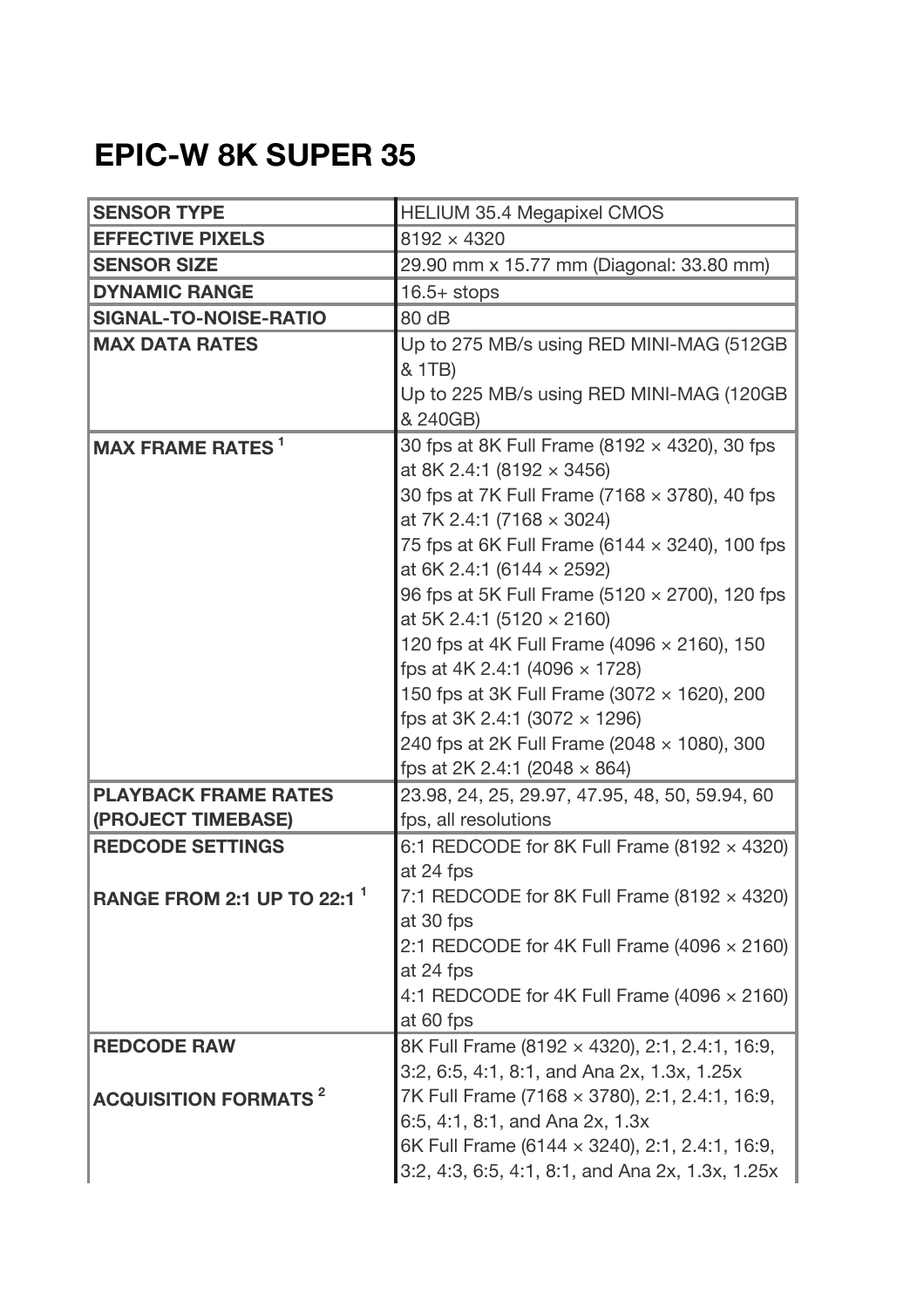|                              | 5K Full Frame (5120 x 2700), 2:1, 2.4:1, 16:9,         |
|------------------------------|--------------------------------------------------------|
|                              | 3:2, 4:3, 5:4, 6:5, 4:1, 8:1, and Ana 2x, 1.3x         |
|                              | 4K Full Frame (4096 x 2160), 2:1, 2.4:1, 16:9,         |
|                              | 3:2, 4:3, 5:4, 6:5, 4:1, 8:1, and Ana 2x, 1.3x         |
|                              | 3K Full Frame (3072 × 1620), 2:1, 2.4:1, 16:9,         |
|                              | 3:2, 4:3, 5:4, 6:5, 4:1, 8:1, and Ana 2x, 1.3x         |
|                              | 2K Full Frame (2048 x 1080), 2:1, 2.4:1, 16:9,         |
|                              | 3:2, 4:3, 5:4, 6:5, 4:1, 8:1, and Ana 2x, 1.3x         |
| <b>APPLE PRORES</b>          | 422 HQ, 422 and 422 LT at 4K (4096 x 2160)             |
|                              | up to 29.97 fps                                        |
|                              | 4444 XQ and 4444 at 2K (2048 $\times$ 1080) up to      |
|                              | 120 fps                                                |
|                              | 422 HQ, 422 and 422 LT at 2K (2048 x 1080)             |
|                              | up to 120 fps                                          |
| AVID CODECS <sup>3</sup>     | DNxHR HQX at 4K (4096 $\times$ 2160) 12-bit up to      |
|                              | 29.97 fps                                              |
|                              | DNxHR HQ, SQ and LB at 4K (4096 $\times$ 2160) 8-      |
|                              | bit up to 29.97 fps                                    |
|                              | DNxHR 444 at 2K (2048 $\times$ 1080) 12-bit up to      |
|                              | 120 fps                                                |
|                              | DNxHD 444 and HQX (1920 $\times$ 1080) 10-bit up       |
|                              | to 120 fps                                             |
|                              | DNxHD HQ, SQ and LB (1920 $\times$ 1080) 8-bit up      |
|                              |                                                        |
|                              | to 120 fps                                             |
| <b>CONSTRUCTION</b>          | Magnesium and Aluminum Alloy                           |
| <b>WEIGHT</b>                | 3.35 lbs (BRAIN with Integrated Media Bay)             |
| <b>OPERATING TEMPERATURE</b> | 0°C to 40°C (32°F to 104°F)                            |
| <b>STORAGE TEMPERATURE</b>   | -20°C to 50°C (–4°F to 122°F)                          |
| <b>RELATIVE HUMIDITY</b>     | 0% to 85% non-condensing                               |
| <b>COLOR MANAGEMENT</b>      | Supports 33×33×33, 32×32×32, 26×26×26,                 |
|                              | and 17×17×17 3D LUTs                                   |
|                              | Variable number of 3D LUT outputs with                 |
|                              | DSMC2 expander module                                  |
|                              | User programmable shaper 1D LUTs                       |
|                              | Tetrahedral interpolation, 16-bit processing           |
| <b>AUDIO</b>                 | Integrated dual channel digital stereo                 |
|                              | microphones, uncompressed, 24-bit 48 kHz               |
|                              | Optional 2 additional channels with DSMC2              |
|                              | expander module, uncompressed, 24-bit 48               |
|                              | kHz                                                    |
| <b>REMOTE CONTROL</b>        | Integrated REDLINK WiFi antenna                        |
|                              | Ethernet, RS232, and GPI Trigger with DSMC2            |
|                              | expander module                                        |
| <b>MONITOR OUTPUTS</b>       | 3G-SDI (HD-SDI) and HDMI with DSMC2<br>expander module |